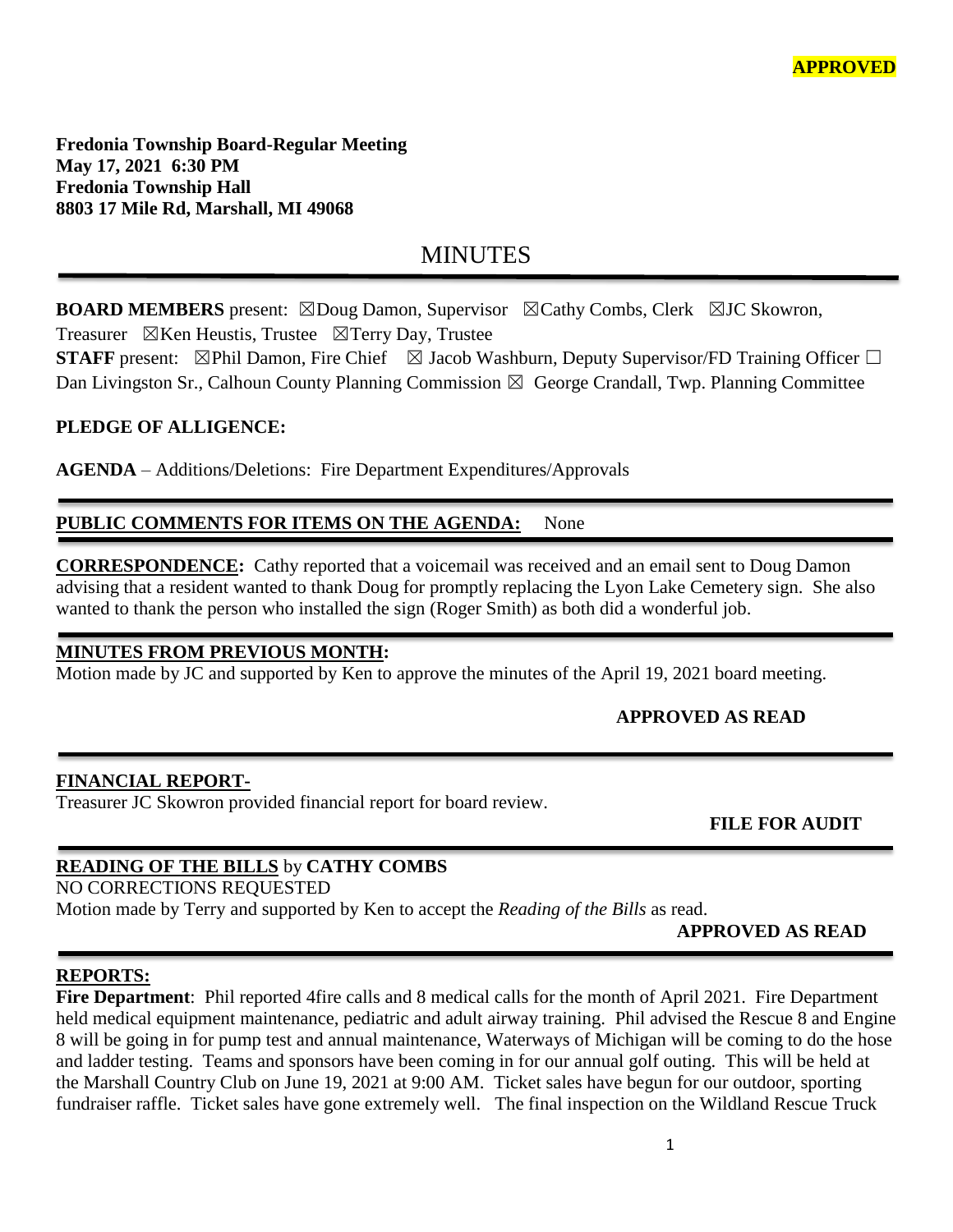has been completed and truck will be delivered on May 18. The fire department did receive the fire blanket for the electric cars. The department will be scheduling a meeting with Eaton Corporation to personally thank them for the purchase.

**Ambulance**: Ken reported that the next meeting will be held on May 20, 2021

**Roads:** George reported their next meeting will be June 8, 2021. Road commission is on track for the township scheduled projects.

**County Planning:** No update

**Cemetery:** Doug advised 1 burial and Memorial Day flags are in place for all cemeteries.

**Zoning/Ordinance:** No update

**Fredonia Planning Commission:** Public hearing took place on May 6, 2021 and recommends 2 resolutions. Next meeting is scheduled for June 3, 2021.

**Board of Review:** None

Finance: The committee has met a couple of times to review proposed budget.

#### **OLD BUSINESS:**

**\*Cemetery Sign – Lyon Lake:** Doug explained that the Advisor did report about the new Lyon Lake Cemetery sign. The township has received positive feedback from the residents and wanted again to thank Roger Smith for his donation. The old sign will be at the township.

#### **NEW BUSINESS:**

**\*Chip and Seal:** There is a section between D. Drive and north of 18 Mile Road that needs to be chip and sealed. This will be a split between Fredonia and Eckford Township. Cathy made motion and Doug supported to approve the chip and seal on D. Drive north of 18 Mile Road. Motion carried unanimously. **\*Zoning:** Planning commission met with Mr. Scott Katz regarding rezoning his property from Agriculture to Highway Commercial located on 15 Mile Road as current zoning splits his homestead into two districts. Planning Commission recommends granting request. Cathy made motion and Ken supported to approve the request. Roll call vote: Ken-Yes; Cathy-Yes; Doug-Yes; JC-Yes; Terry-Yes. Motion carried unanimously. In addition, Mr. Katz has requested to rezone two of his parcels on G. Drive and 15 ½ Mile Road from Agriculture to Medium Density Residential as he would like to build a duplex or other rental property. Planning Commission is in support of this request. Cathy made motion and Ken supported to approve the request to rezone property owned by Mr. Katz on 15 ½ Mile Road to Medium Density Residential. Roll call vote: Terry-Yes; JC-Yes; Doug-Yes; Cathy-Yes; Ken-Yes. Motion carried unanimously.

**\*Budget Hearing:** The budget hearing will take place prior to the June board meeting on June 21, 2021; 6:00 p.m. in the Township Hall. A copy of the budget will be available at the Township.

\***Township – American Rescue Act:** The Township has received communication regarding the American Rescue Act and will update once more information has been received.

\***Fire Truck Squad 8:** The new truck will here at the Township on Tuesday, May 18, 2021.

**\*Website Review:** Cathy discussed a proposal that will be sent from Revize Government Website. The presentation was impressive and will forward to board once received.

**\*Fire Department Expenditures:** Phil discussed approval needed to purchase pagers, computer, ventilation saw and have truck maintenance and hose testing completed totaling approximately \$14,400 and within the fire department budget. Discussion held and JC made motion and supported by Terry to approve the purchase requested. Motion carried unanimously.